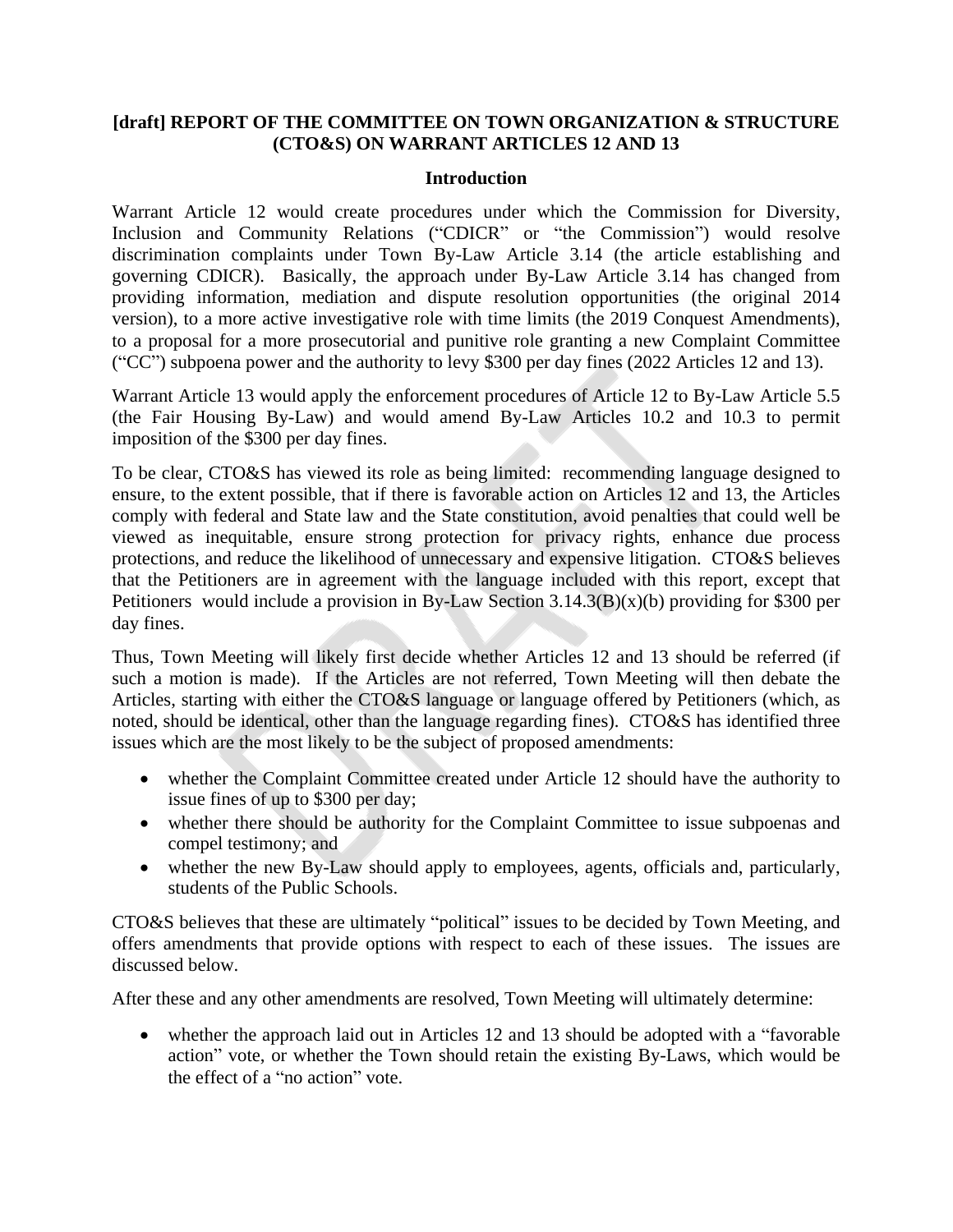CTO&S views the issue of whether Articles 12 and 13 should be adopted, like the three subsidiary issues, to be a "political" decision that should ultimately rest with Town Meeting.

Thus, in an effort to narrow the issues for Town Meeting, CTO&S and the Petitioners have essentially agreed on language as a "starting point" for the debate (except that Petitioners have included fines and CTO&S has not). Town Meeting will decide about fines, subpoenas/compulsory process, and application to the Schools (and perhaps other amendments that may be raised). Ultimately, Town Meeting will decide whether to adopt the Article 12 approach at all.

## **Background – The Home Rule Amendment to the Massachusetts Constitution**

Town Counsel Joe Callanan has provided CTO&S with a remarkable education about municipal authority under Massachusetts law. Under Section 7(5) of art. 89 of the Amendments to the Massachusetts Constitution, the so-called "Home Rule Amendment," municipalities have no power "to enact private or civil law governing civil relationships except as an incident to an exercise of an independent municipal power."

Town Counsel has pointed to Bloom v. Worcester, 363 Mass. 136 (1973), which allowed that city to investigate and identify discrimination with only mediation and recommendations to the City Manager as remedies, with the Supreme Judicial Court stating that the ordinance was permissible because it was "concerned at most with adherence by persons in the city to those laws relating to unlawful discrimination which are already in effect and which do govern their civil relationships" and that the ordinance "at the most … can encourage a person by moral suasion to do what the law already requires him to do." Id. at 146-47.

On the other hand, in Marshal House, Inc. v. Rent Review & Grievance Bd. of Brookline, 357 Mass. 709 (1970), the Court struck down Brookline's rent control by-law, which limited rents and imposed fines prior to the State legislature explicitly authorizing rent control. The Court found that Brookline was precluded from regulating the landlord-tenant relationship. In the course of its opinion, the Court rejected the argument that the "police" power to, for example, protect against injury from fire or badly lighted passageways justified rent control; "a municipal law regulating a civil relationship is permissible (without prior legislative authorization) only as an incident to the exercise of some independent, individual component of the municipal police power." Id. at 717-18.

### **Fines**

That background brings us to some of the specifics of Article 12. The potential use of the \$300 per day fine is sharply constrained by the Home Rule Amendment – if, indeed, fines are to be permitted at all. As noted above, Bloom v. Worcester approved an anti-discrimination ordinance that provided only for "moral suasion" (mediation and recommendations to the City Manager) rather than fines. That sort of "moral suasion" is the approach taken by the 2019 Conquest Amendments that will remain in place if Articles 12 and 13 are not passed. Those 2019 Amendments, leading to recommendations (e.g., to the Select Board, Superintendent and School Committee) can be seen as "strike throughs" in Warrant Article 12. They correspond to the recommendations to the City Manager approved in Bloom v. Worcester but would be replaced if Article 12 were passed.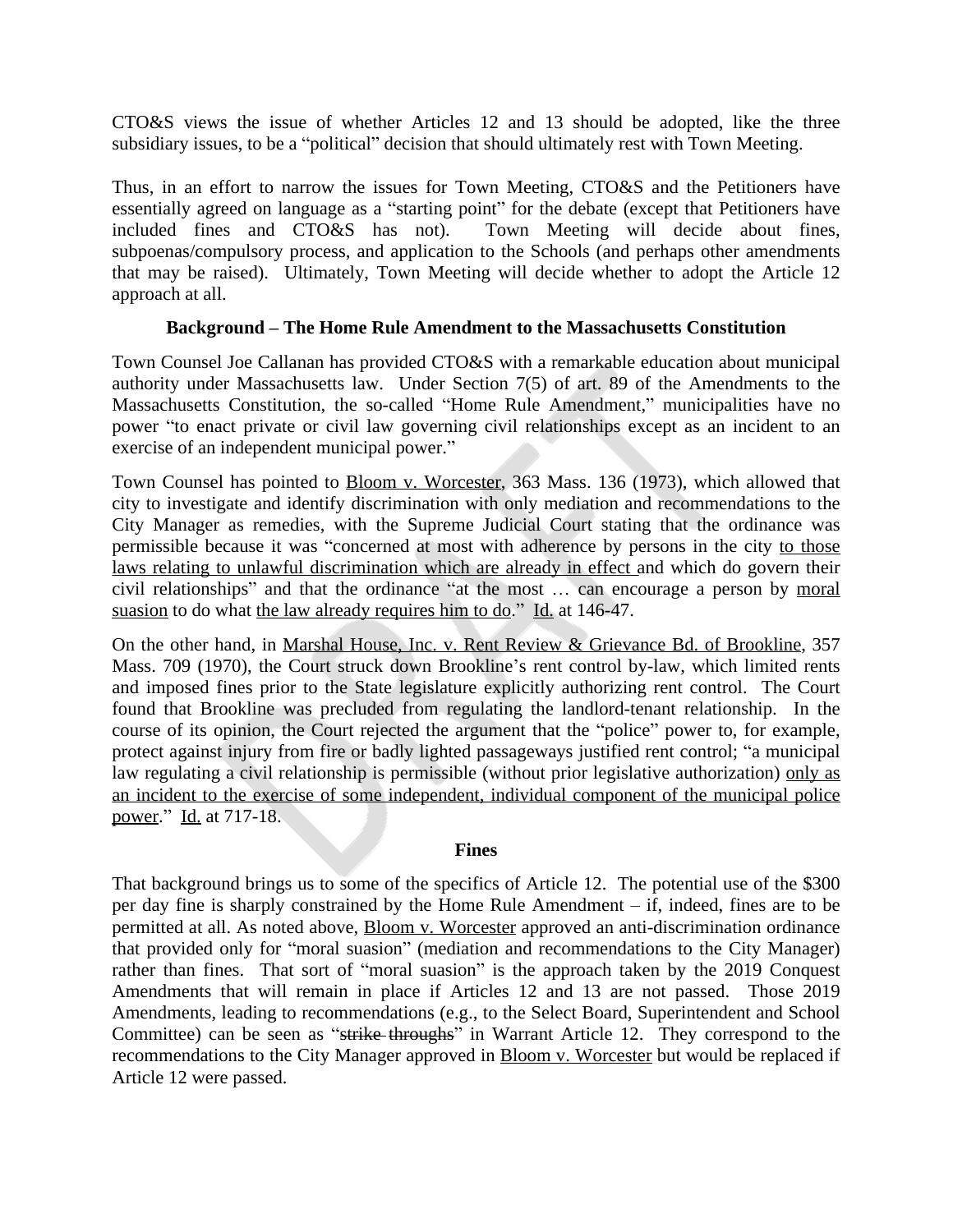Town Counsel has noted that we may be able to argue that the "exercise of an independent municipal power" language allows the Town to fine, for example, a local bar, restaurant or tattoo parlor, because they receive licenses from the Town. But Marshal House brings even that argument into question, since the Court looked at municipal powers independently and individually. Thus, while the Town might be able to fine a local bar, restaurant or tattoo parlor for unsanitary conditions or equipment, there would be question as to whether the "independent" and "individual" municipal power to protect public health extended to regulations regarding discrimination, just as the power to regulate public safety (fire, lighting) in rental buildings did not permit the imposition of rent control.

Thus, Town Counsel has pointed out (and CTO&S agrees) that in the absence of municipal licensing fines could not be applied to housing including landlord-tenant relations, health care, private employment, and private education. In corresponding fashion, it would appear that the Home Rule Amendment would also bar fines in the areas of credit, any public accommodations not licensed by the Town, and the sale of property, even if there were some narrow area of local business activities where fines could be levied.

This could lead to a situation where the \$300 per day fine could arguably be levied against a local business such as a pizza parlor licensed by the Town, but not against, for example:

- the Bank of America, over which we have no municipal power, if it discriminated against hundreds of individuals in refusing credit or mortgages;
- a major landlord that had repeatedly discriminated on the basis of race, the use of Section 8 certificates, or the presence of children; or
- a major private employer engaged in salary discrimination against its entire workforce on the basis of sex.

Petitioners have argued that fines are needed to get respondents to "cooperate" and to "change behavior." Petitioners attempt to thread the needle by imposing fines only "to the extent the law allows." While this qualifying phrase might permit fines to pass muster during the Attorney General's review of the By-Law, it is simply a recipe for inequitable application and expensive and burdensome litigation down the road. As discussed above, the largest and worst potential offenders would not be subject to fines at all, and would have both the resources and incentive to successfully challenge any fines the Town tried to impose. Local businesses could, on the other hand, be faced with \$300 per day fines. Even if those fines were unlawful because the Town was exceeding its independent, individual municipal power, the local business would be confronted with costly and burdensome litigation. Given the dictates of the Home Rule Amendment, CTO&S believes that retaining the \$300 per day fine would be inherently inequitable.

CTO&S has therefore not included fines in its "starting point" language. If the CTO&S language is used as the starting point for debate, CTO&S has provided an amendment should Town Meeting wish to include fines. It has also provided an amendment to delete fines from Petitioners' proposal, should that be the starting point of debate. This is ultimately a decision for Town Meeting; CTO&S has attempted to provide the options.

### **The Subpoena Power**

The provision in Article 12 giving the CC the authority and discretion to issue subpoenas, to serve interrogatories, to compel the attendance of witnesses, and so on, was a source of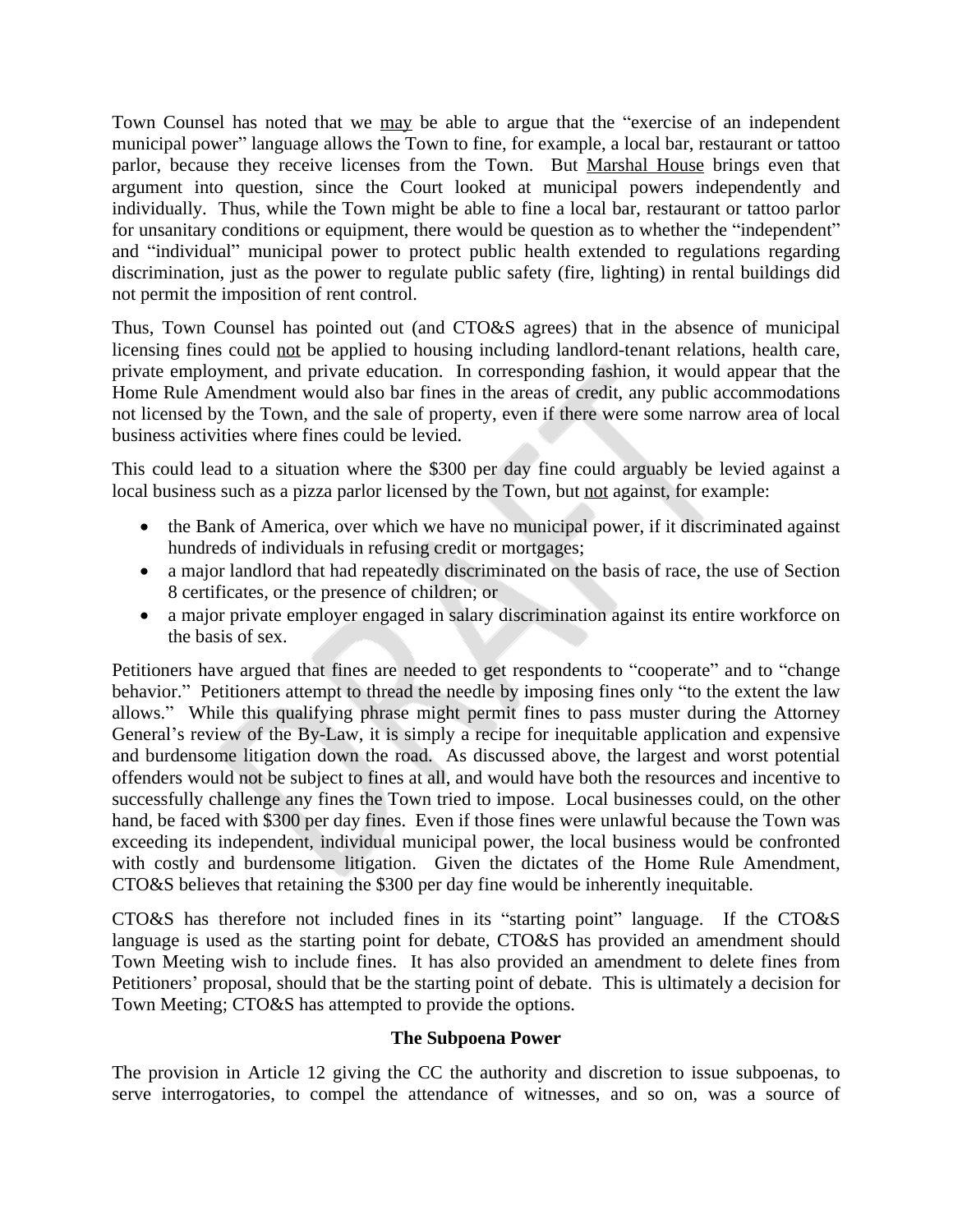substantial controversy during hearings. As noted, CTO&S believes that giving these powers to a Town body such as the CC is a "political" decision for Town Meeting.

It is argued, on the one hand, that such language will allow the Complaint Committee to get to the bottom of cases and that, in any event, subpoenas would not be enforced without a Select Board decision authorizing Town Counsel to file a court action under G.L. c.233, §10. A Justice of the Supreme Judicial Court or a Superior Court would then have discretion to decide whether to enforce the subpoena.

On the other hand, it is argued that the subpoena power (and, indeed, the entire Article 12 structure) creates an unnecessary and burdensome municipal process that is inherently inequitable. Other agencies such as the Massachusetts Commission Against Discrimination can already enforce anti-discrimination laws and provide actual relief to injured parties. The remedies under Articles 12 and 13 simply provide for findings and recommendations and, perhaps in some cases, fines which would be paid to the Town but not to the injured party. Moreover, subpoenas if challenged could only be enforced judicially. Large deep-pocketed entities could readily afford this litigation, while individuals or small local businesses would be forced either to comply or to face expensive litigation costs.

CTO&S has included an amendment that would allow Town Meeting to remove the subpoena authority from Article 12. It views this issue as a "political" issue for Town Meeting to decide.

### **The Schools and Students**

The language of Article 12 would make the new enforcement structure "applicable to students, faculty and staff of the School Department to the extent permitted by State and federal law (including, but not limited to, Title IX)." Findings and recommendations against employees, agents or officials of the School Department would be provided to the Superintendent or, in the case of the Superintendent, to the School Committee. Findings and recommendations against a student in the Brookline Public Schools would be provided to the Superintendent. Students would be subject to the enforcement procedures only if they were adults, that is, older than 17.

Town Counsel has expressed concerns about the applicability of Article 12 to the Schools, and the language that now appears narrowed the initial warrant article, which had School-related complaints being referred to the Select Board instead of solely to the Superintendent or School Committee.

The School Department and School Committee have not raised any objections to CTO&S, and one of the Petitioners is a member of the School Committee. That being said, CTO&S has been provided with an October 23, 2019 opinion letter from outside counsel John Foskett, Esq. of Valerio, Dominello & Hillman LLC to Julie Schreiner-Oldham, then Chair of the Brookline School Committee. This opinion letter concluded that the 2019 proposal "as it would affect discrimination claims by or against PSB students would be neither valid nor advisable." The opinion letter argued that adding a third party to the PSB process "either initially or as a further step" would prevent Title IX, Title VI and bullying investigations from being "resolved expeditiously."

The opinion letter also states that student discipline is clearly the province of School officials under G.L. c.71, §§ 37H, 37H  $\frac{1}{2}$ , and 37H  $\frac{3}{4}$ , and 603 CMR 53.00 and that under federal and